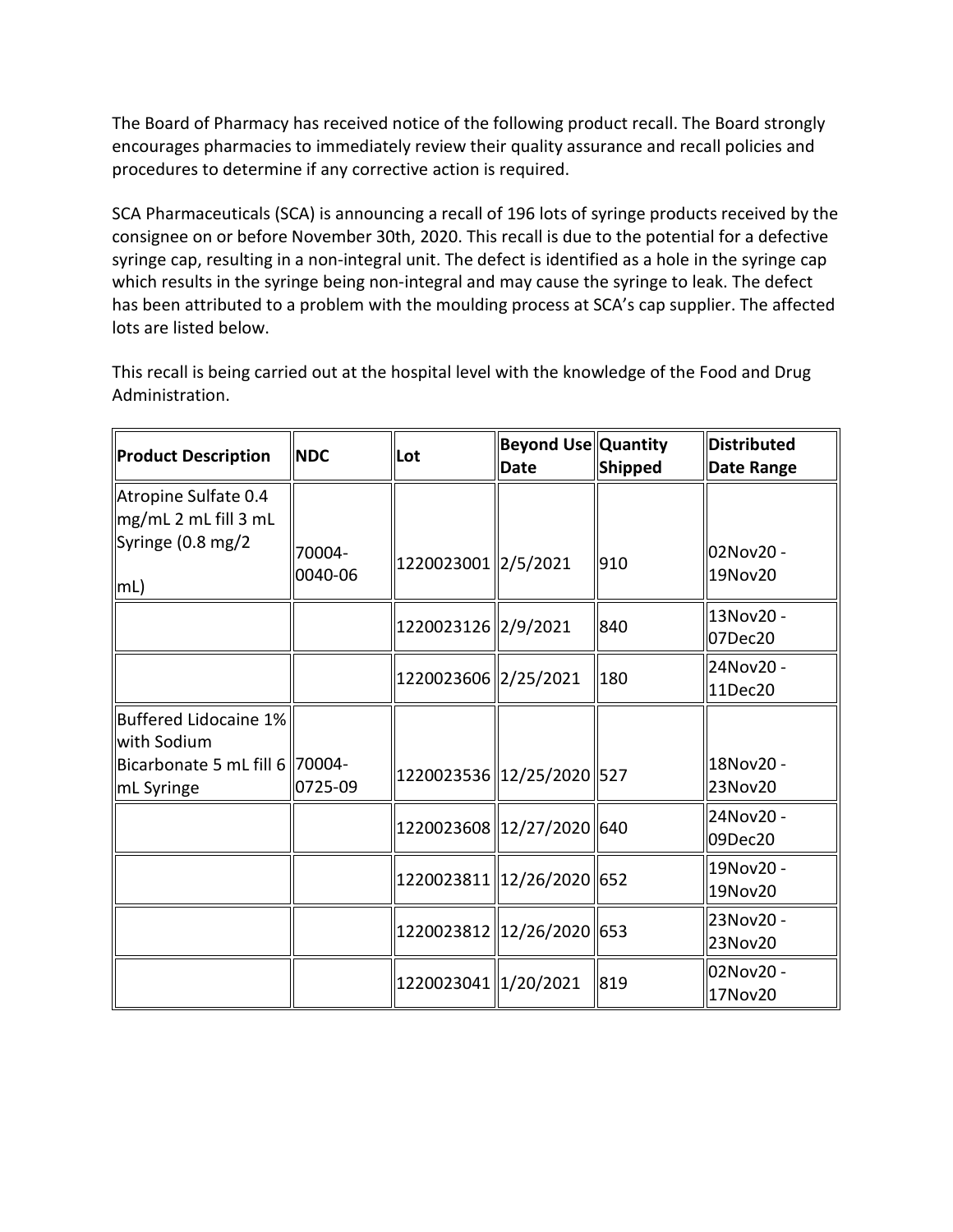| Product Description                                                                                            | <b>NDC</b>        | Lot                  | <b>Beyond Use Quantity</b><br><b>Date</b> | Shipped | <b>Distributed</b><br><b>Date Range</b> |
|----------------------------------------------------------------------------------------------------------------|-------------------|----------------------|-------------------------------------------|---------|-----------------------------------------|
| Ephedrine Sulfate 10<br>mg/mL in 0.9%<br>Sodium Chloride 5 mL<br>fill<br>6 mL Syringe (50 mg/5<br>mL)          | 70004-<br>0605-09 | 1220023188 1/27/2021 |                                           | 660     | 10Nov20 -<br>23Nov20                    |
|                                                                                                                |                   | 1220023397 2/3/2021  |                                           | 400     | 19Nov20 -<br>11Dec20                    |
|                                                                                                                |                   | 1220022996 1/21/2021 |                                           | 1115    | 04Nov20 -<br>08Dec20                    |
| Ephedrine Sulfate 5<br>mg/mL in 0.9%<br>Sodium Chloride 10<br>$\ln L$ fill<br>12 mL Syringe (50<br>$mg/10$ mL) | 70004-<br>0604-12 | 1220023017 1/20/2021 |                                           | 1119    | 02Nov20 -<br>12Nov20                    |
|                                                                                                                |                   | 1220023021 1/17/2021 |                                           | 1084    | 29Oct20 -<br>12Nov20                    |
|                                                                                                                |                   | 1220023033 1/19/2021 |                                           | 1094    | 29Oct20 -<br>20Nov20                    |
|                                                                                                                |                   | 1220023146 1/26/2021 |                                           | 1070    | 11Nov20 -<br>09Dec20                    |
|                                                                                                                |                   | 1220023189 1/27/2021 |                                           | 455     | 12Nov20 -<br>14Dec20                    |
|                                                                                                                |                   | 1220023242 1/25/2021 |                                           | 1030    | 09Nov20 -<br>23Nov20                    |
|                                                                                                                |                   | 1220023321 2/2/2021  |                                           | 240     | 23Nov20 -<br>07Dec20                    |
|                                                                                                                |                   | 1220023357 2/10/2021 |                                           | 50      | 24Nov20 -<br>11Dec20                    |
|                                                                                                                |                   | 1220023022 1/17/2021 |                                           | 1431    | 29Oct20 -<br>10Nov20                    |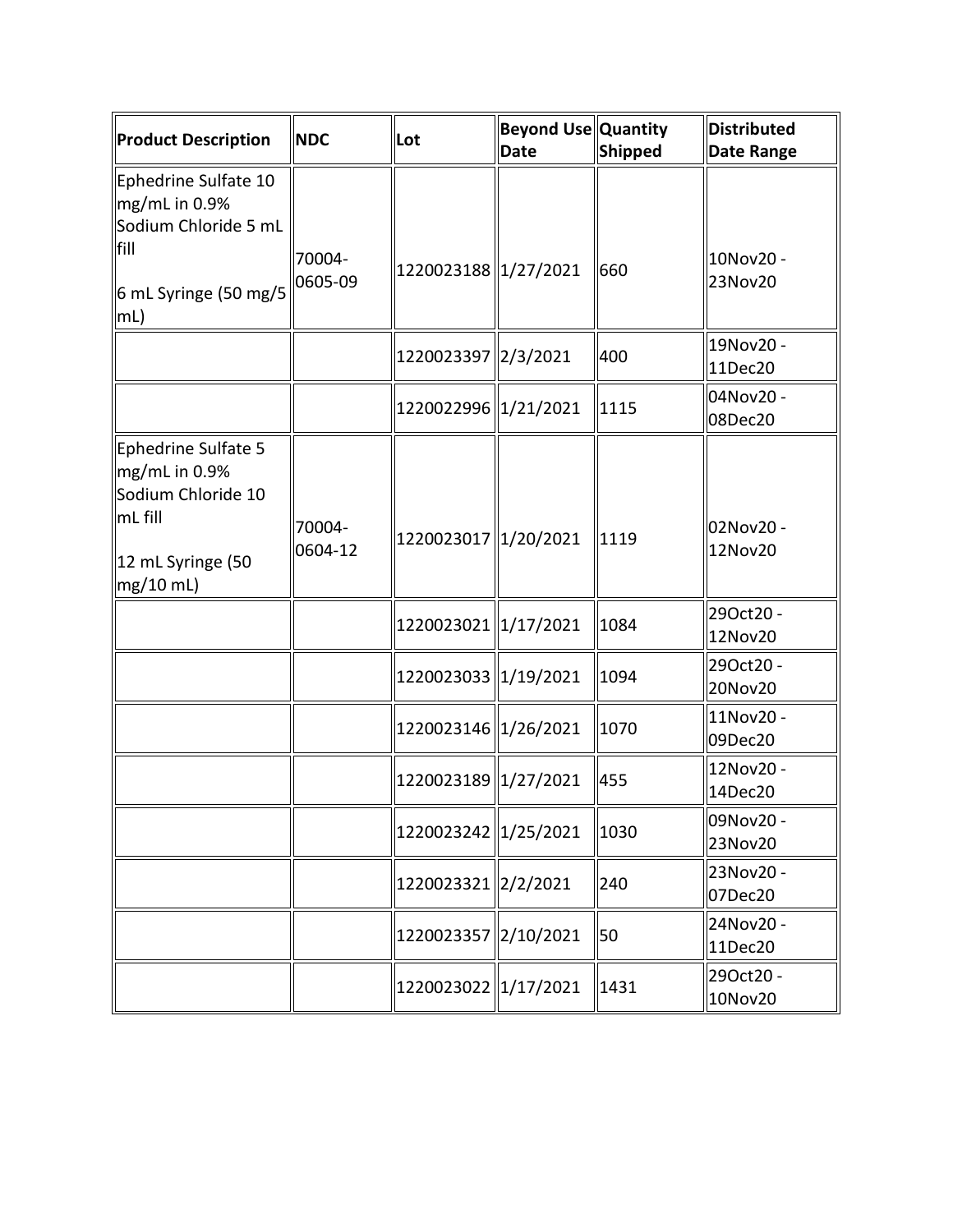| Product Description                                                                                              | <b>NDC</b>        | llLot                | <b>Beyond Use Quantity</b><br><b>Date</b> | Shipped | <b>Distributed</b><br><b>Date Range</b> |
|------------------------------------------------------------------------------------------------------------------|-------------------|----------------------|-------------------------------------------|---------|-----------------------------------------|
| Ephedrine Sulfate 5<br>$\log$ mL in 0.9%<br>Sodium Chloride 5 mL<br>fill<br>6 mL Syringe (25 mg/5<br>$\vert$ mL) | 70004-<br>0604-09 | 1220023023 1/17/2021 |                                           | 1338    | 270ct20 -<br>29Oct20                    |
|                                                                                                                  |                   | 1220023029 1/19/2021 |                                           | 1343    | 29Oct20 -<br>02Nov20                    |
|                                                                                                                  |                   | 1220023030 1/20/2021 |                                           | 1349    | 02Nov20 -<br>04Nov20                    |
|                                                                                                                  |                   | 1220023117 1/25/2021 |                                           | 1315    | 05Nov20 -<br>12Nov20                    |
|                                                                                                                  |                   | 1220023145 1/26/2021 |                                           | 1335    | 06Nov20 -<br>17Nov20                    |
|                                                                                                                  |                   | 1220023166 1/27/2021 |                                           | 1305    | 11Nov20 -<br>17Nov20                    |
|                                                                                                                  |                   | 1220023355 2/2/2021  |                                           | 1320    | 12Nov20 -<br>23Nov20                    |
|                                                                                                                  |                   | 1220023386 2/3/2021  |                                           | 1180    | 16Nov20 -<br>08Dec20                    |

| <b>Product Description</b>                                                            | <b>NDC</b>              | Lot                         | <b>Beyond</b><br><b>Use Date</b> | <b>Quantity</b><br>Shipped | Distributed<br>Date Range |
|---------------------------------------------------------------------------------------|-------------------------|-----------------------------|----------------------------------|----------------------------|---------------------------|
|                                                                                       |                         | 1220023593 2/10/2021        |                                  | 1350                       | 20Nov20 -<br>23Nov20      |
|                                                                                       |                         | 1220023042  1/21/2021   952 |                                  |                            | l09Nov20 -<br>  07Dec20   |
| Esmolol 10 mg/mL 10<br>$\ $ mL fill 12 mL Syringe<br>$(100 \text{ mg}/10 \text{ mL})$ | 70004-<br>$ 0620 - 12 $ | 1220023275 2/15/2021        |                                  | $\parallel$ 356            | 13Nov20 -<br>20Nov20      |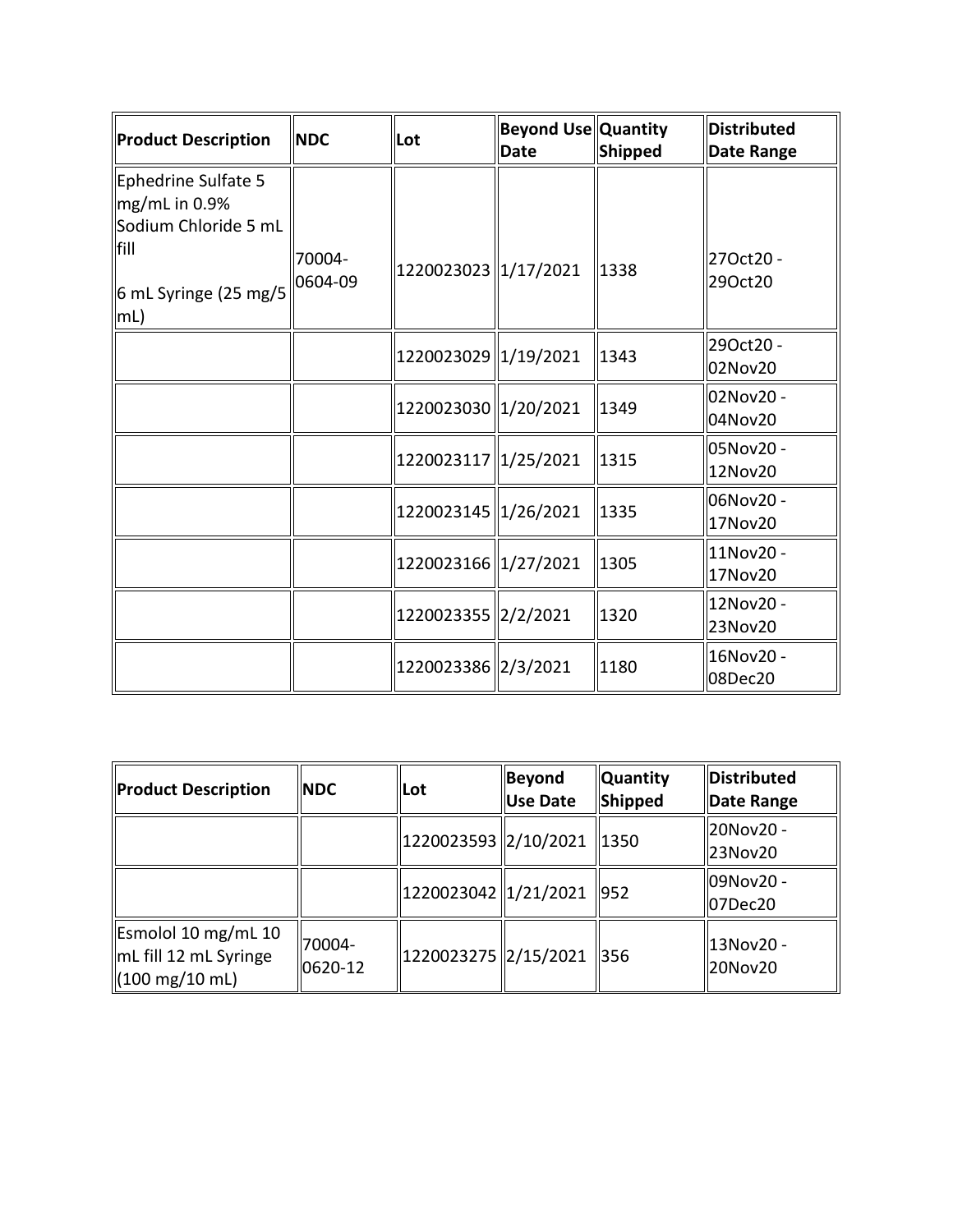| <b>Product Description</b>                                                                                 | <b>NDC</b>        | Lot                          | <b>Beyond</b><br><b>Use Date</b> | <b>Quantity</b><br><b>Shipped</b> | Distributed<br><b>Date Range</b> |
|------------------------------------------------------------------------------------------------------------|-------------------|------------------------------|----------------------------------|-----------------------------------|----------------------------------|
| Fentanyl 2 mcg/mL +<br>Ropivacaine 0.1% PF in<br>0.9% Sodium Chloride                                      |                   |                              |                                  |                                   |                                  |
| 50 mL Fill<br>Syringe                                                                                      | 70004-<br>0264-22 | 1220023312 2/15/2021         |                                  | 346                               | 12Nov20 -<br>19Nov20             |
|                                                                                                            |                   | 1220023433 2/22/2021         |                                  | 347                               | 19Nov20 -<br>08Dec20             |
|                                                                                                            |                   | 1220023515 2/24/2021         |                                  | 359                               | 24Nov20 -<br>24Nov20             |
|                                                                                                            |                   | 1220023671 3/1/2021          |                                  | 366                               | 24Nov20 -<br>11Dec20             |
|                                                                                                            |                   | 1220022911 1/18/2021         |                                  | 346                               | 29Oct20 -<br>05Nov20             |
| Fentanyl 2 mcg/mL and<br><b>Bupivacaine HCI</b><br>0.125% in 0.9% Sodium<br>Chloride 50 mL fill<br>Syringe | 70004-<br>0231-22 | 1220023092 1/25/2021         |                                  | 339                               | 06Nov20 -<br>16Nov20             |
|                                                                                                            |                   | 1220023247 1/27/2021         |                                  | 311                               | 13Nov20 -<br>08Dec20             |
|                                                                                                            |                   | 1220023109   1/25/2021       |                                  | 1340                              | 04Nov20 -<br>09Nov20             |
| Fentanyl 50 mcg/mL 2<br>mL fill 3 mL Syringe<br>$(100 \text{ mcg}/2 \text{ mL})$                           | 70004-<br>0200-06 | 1220023255  1/26/2021   1316 |                                  |                                   | 09Nov20 -<br>23Nov20             |
|                                                                                                            |                   | 1220023256 1/26/2021         |                                  | $\parallel$ 1340                  | 13Nov20 -<br>23Nov20             |
|                                                                                                            |                   | 1220023257 1/28/2021         |                                  | 1324                              | 20Nov20 -<br>10Dec20             |
|                                                                                                            |                   | 1220023334 2/2/2021          |                                  | 1340                              | 20Nov20 -<br>20Nov20             |
|                                                                                                            |                   | 1220023518 2/8/2021          |                                  | 50                                | 20Nov20 -<br>10Dec20             |
|                                                                                                            |                   | 1220022977 1/20/2021         |                                  | 431                               | 03Nov20 -<br>13Nov20             |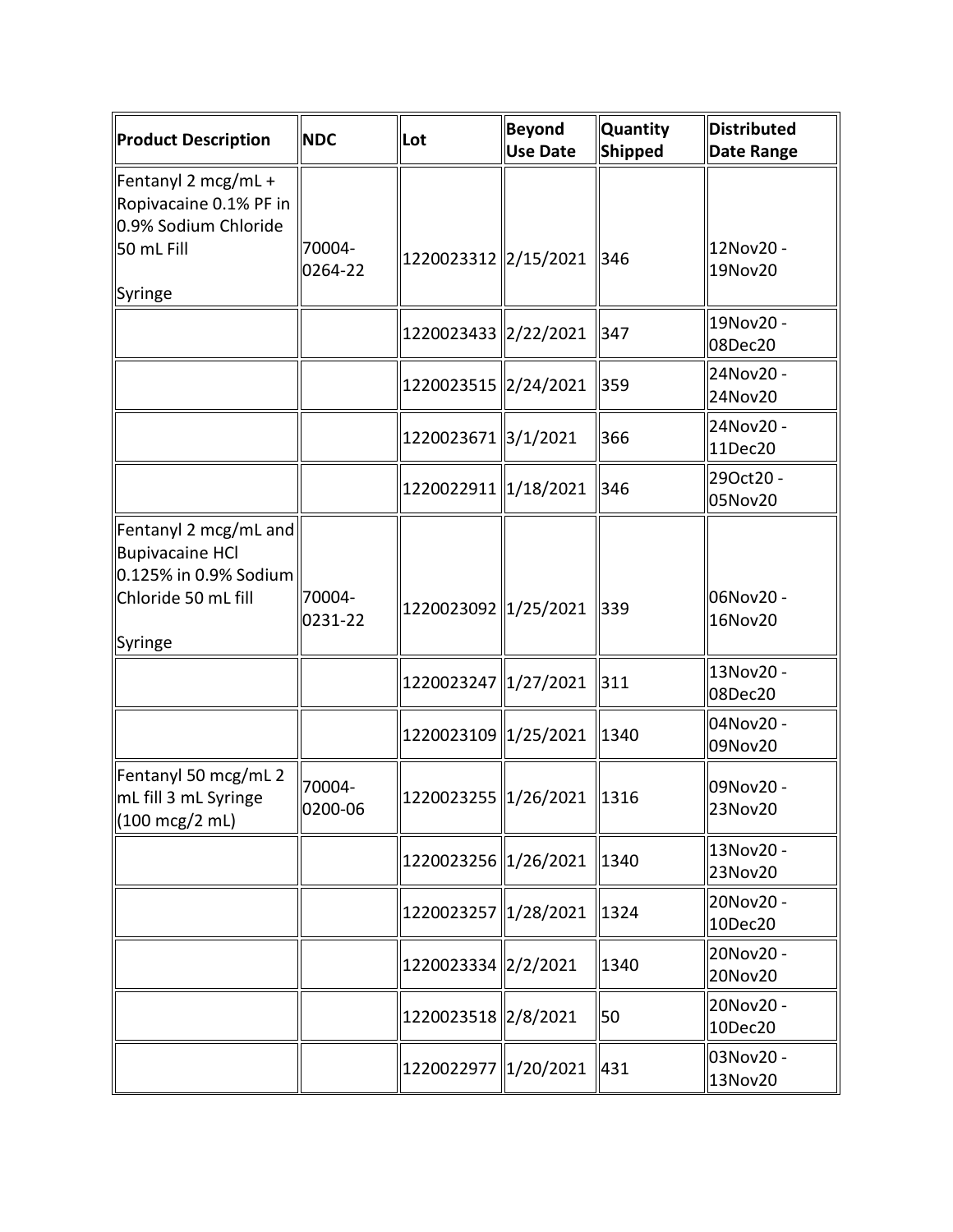| <b>Product Description</b>                                        | <b>NDC</b>        | Lot                  | <b>Beyond</b><br><b>Use Date</b> | <b>Quantity</b><br>Shipped | Distributed<br><b>Date Range</b> |
|-------------------------------------------------------------------|-------------------|----------------------|----------------------------------|----------------------------|----------------------------------|
| Fentanyl 50 mcg/mL 30<br>mL fill 35 mL                            |                   |                      |                                  |                            |                                  |
| <b>Plungerless Syringe</b><br>$(1,500 \text{ mcg}/30 \text{ mL})$ | 70004-<br>0200-16 | 1220023122 1/25/2021 |                                  | 449                        | 04Nov20 -<br>09Nov20             |
|                                                                   |                   | 1220023209 1/28/2021 |                                  | 448                        | 13Nov20 -<br>20Nov20             |
|                                                                   |                   | 1220023248 1/27/2021 |                                  | 436                        | 09Nov20 -<br>13Nov20             |
|                                                                   |                   | 1220023319 2/1/2021  |                                  | 450                        | 11Nov20 -<br>19Nov20             |
|                                                                   |                   | 1220023496 2/8/2021  |                                  | 465                        | 19Nov20 -<br>20Nov20             |
|                                                                   |                   | 1220023560 2/9/2021  |                                  | 155                        | 20Nov20 -<br>08Dec20             |
|                                                                   |                   | 1220023043 2/3/2021  |                                  | 505                        | 05Nov20 -<br>19Nov20             |
| Glycopyrrolate 0.2<br>mg/mL 5 mL fill 6 mL<br>Syringe (1 mg/5 mL) | 70004-<br>0638-09 | 1220023141 2/9/2021  |                                  | 503                        | 12Nov20 -<br>20Nov20             |
|                                                                   |                   | 1220023429 2/18/2021 |                                  | 480                        | 19Nov20 -<br>08Dec20             |
|                                                                   |                   | 1220023470 2/18/2021 |                                  | $\vert$ 126                | 19Nov20 -<br>04Dec20             |

| <b>Product Description</b>                                                                                    | <b>NDC</b>        | <b>ILot</b>           | <b>Beyond</b><br><b>Use Date</b> | <b>Quantity</b><br>Shipped | <b>Distributed</b><br>Date Range |
|---------------------------------------------------------------------------------------------------------------|-------------------|-----------------------|----------------------------------|----------------------------|----------------------------------|
|                                                                                                               |                   | 1220023171 1/26/2021  |                                  | 296                        | ll09Nov20 -<br>13Nov20           |
| Hydromorphone HCl<br>0.2 mg/mL in 0.9%<br>Sodium Chloride 30 mL<br>fill 35 mL Plungerless<br>Syr (6 mg/30 mL) | 70004-<br>0300-16 | 1220023282 2/1/2021   |                                  | 297                        | 13Nov20 -<br>20Nov20             |
|                                                                                                               |                   | 1220023446   2/7/2021 |                                  | 290                        | 18Nov20 -<br>20Nov20             |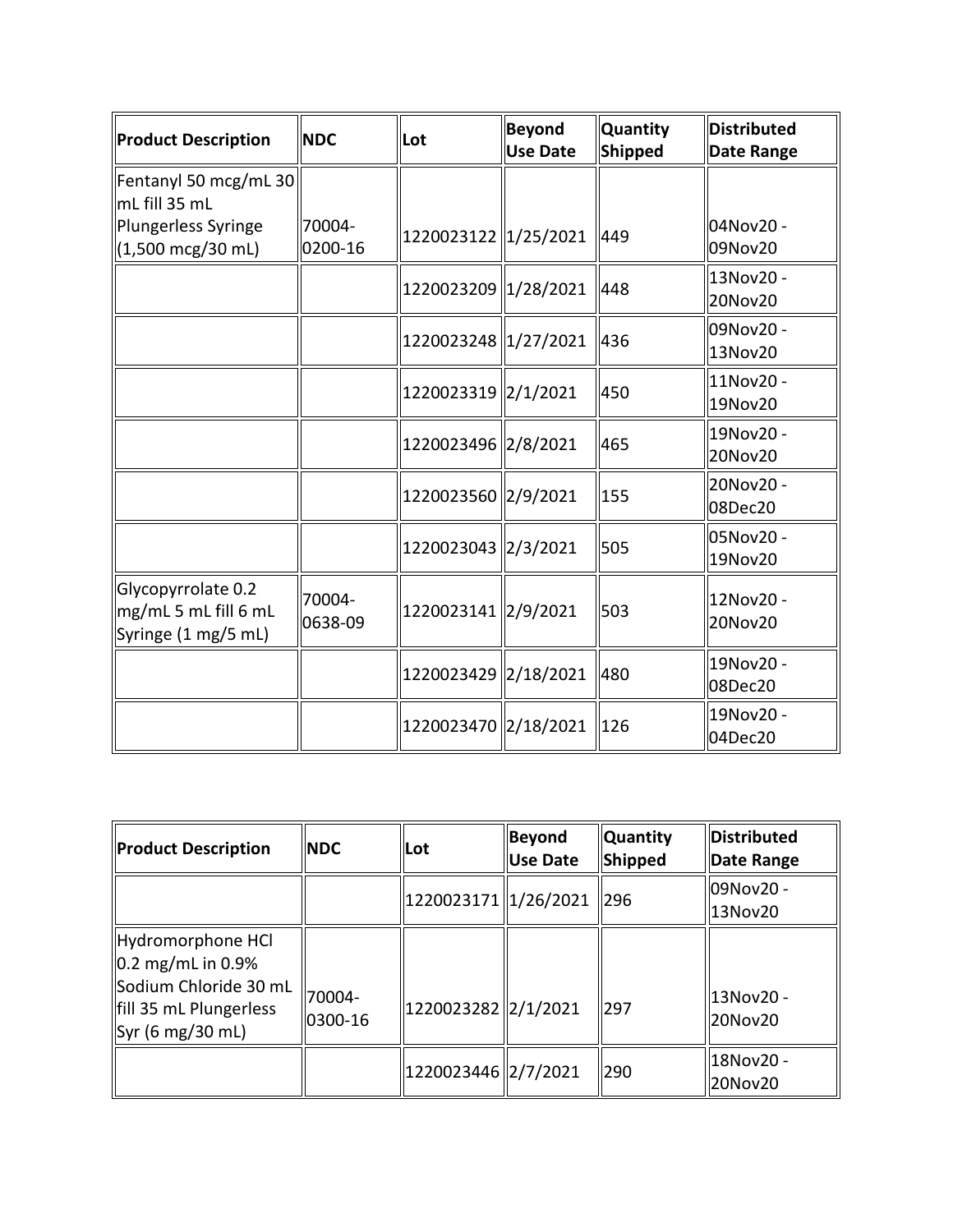| <b>Product Description</b>                                                                                       | <b>NDC</b>        | Lot                  | <b>Beyond</b><br><b>Use Date</b> | <b>Quantity</b><br>Shipped | Distributed<br><b>Date Range</b> |
|------------------------------------------------------------------------------------------------------------------|-------------------|----------------------|----------------------------------|----------------------------|----------------------------------|
|                                                                                                                  |                   | 1220023532 2/8/2021  |                                  | 275                        | 20Nov20 -<br>23Nov20             |
|                                                                                                                  |                   | 1220023650 2/11/2021 |                                  | 210                        | 24Nov20 -<br>11Dec20             |
|                                                                                                                  |                   | 1220023727 2/14/2021 |                                  | 125                        | 23Nov20 -<br>09Dec20             |
|                                                                                                                  |                   | 1220023241 1/25/2021 |                                  | 393                        | 05Nov20 -<br>20Nov20             |
| Hydromorphone HCl<br>$0.2 \text{ mg/mL}$ in 0.9%<br>Sodium Chloride 30 mL<br>Syringe (6 mg/30 mL)                | 70004-<br>0300-18 | 1220023313 2/1/2021  |                                  | 380                        | 13Nov20 -<br>23Nov20             |
|                                                                                                                  |                   | 1220023442 2/7/2021  |                                  | 398                        | 20Nov20 -<br>20Nov20             |
|                                                                                                                  |                   | 1220023220 1/31/2021 |                                  | 217                        | 20Nov20 -<br>20Nov20             |
| Hydromorphone HCl<br>0.2 mg/mL in 0.9%<br>Sodium Chloride 50 mL<br>fill Syringe (10<br>$mg/50$ mL)               | 70004-<br>0300-22 | 1220023337 2/2/2021  |                                  | 191                        | 17Nov20 -<br>08Dec20             |
|                                                                                                                  |                   | 1220023443 2/22/2021 |                                  | 20                         | 20Nov20 -<br>09Dec20             |
|                                                                                                                  |                   | 1220022964 1/19/2021 |                                  | 350                        | 05Nov20 -<br>10Nov20             |
| Hydromorphone HCl 1<br>mg/mL in 0.9% Sodium<br>Chloride 30 mL fill 35<br>mL Plungerless Syringe<br>(30 mg/30 mL) | 70004-<br>0303-16 | 1220023280 2/1/2021  |                                  | 336                        | 13Nov20 -<br>19Nov20             |
|                                                                                                                  |                   | 1220023623 2/10/2021 |                                  | 360                        | 24Nov20 -<br>24Nov20             |
|                                                                                                                  |                   | 1220023347 2/17/2021 |                                  | 10                         | 16Nov20 -<br>08Dec20             |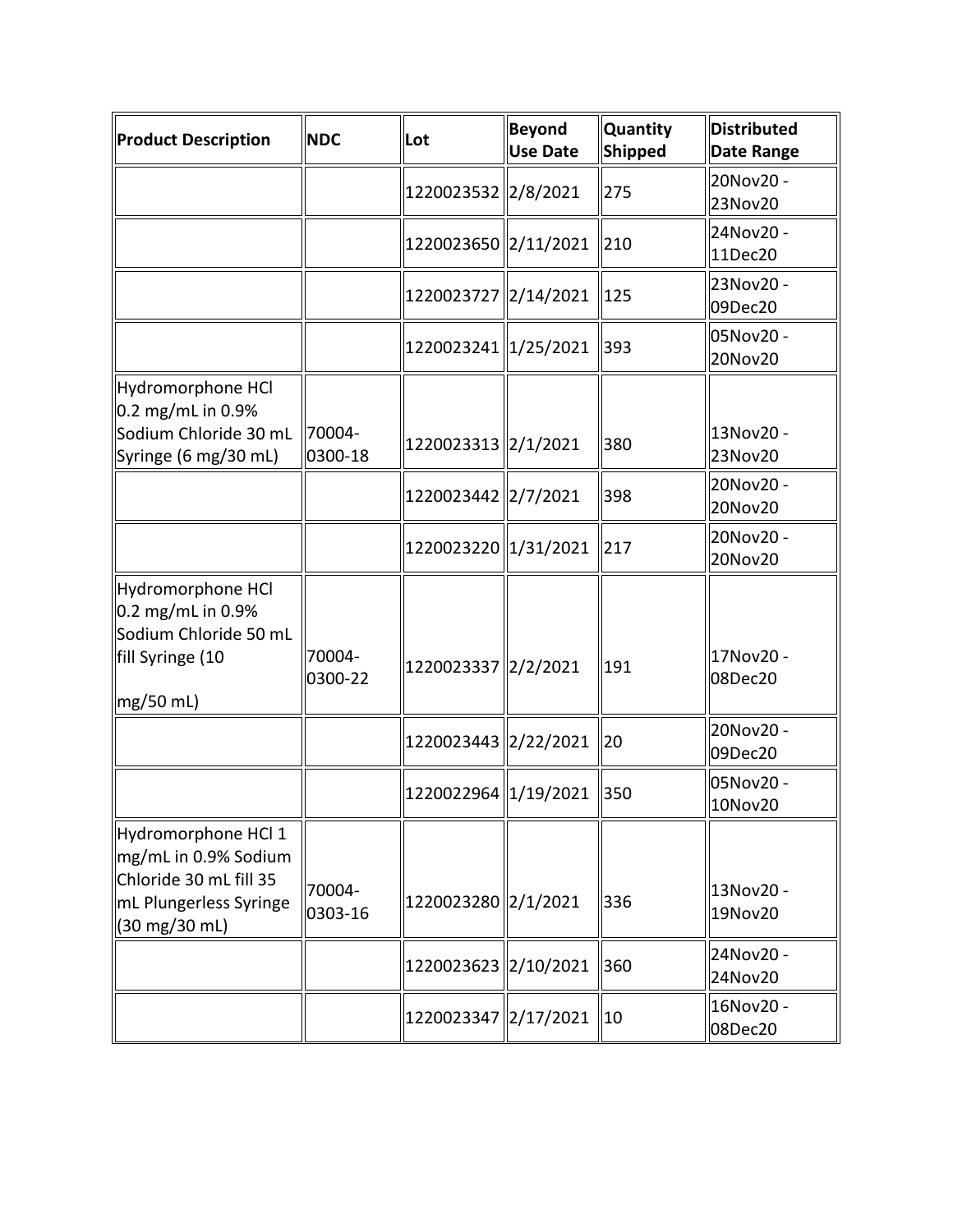| <b>Product Description</b>                                                                           | <b>NDC</b>                     | Lot                  | Beyond<br>Use Date | <b>Quantity</b><br>Shipped | <b>Distributed</b><br>Date Range |
|------------------------------------------------------------------------------------------------------|--------------------------------|----------------------|--------------------|----------------------------|----------------------------------|
| Hydromorphone HCl 1<br>mg/mL in 0.9% Sodium<br><b>l</b> Chloride 30 mL fill<br>Syringe (30 mg/30 mL) | 70004-<br>$ 0303 - 21$         | 1220023076 1/24/2021 |                    | $\parallel$ 833            | 06Nov20 -<br>14Dec20             |
| Ketamine 10 mg/mL in<br>0.9%                                                                         |                                |                      |                    |                            |                                  |
| Sodium Chloride 10 mL<br>fill 12 mL Syringe (100<br>$mg/10$ mL)                                      | <b>70004-</b><br>$ 0430 - 12 $ | 1220023549 2/9/2021  |                    | 300                        | 24Nov20 -<br>l14Dec20            |
|                                                                                                      |                                | 1220023040 1/19/2021 |                    | $\parallel$ 1246           | 30Oct20 -<br>30Oct20             |

| <b>Product Description</b>                   | <b>NDC</b>        | Lot                    | Beyond<br><b>Use Date</b> | Quantity<br><b>Shipped</b> | Distributed Date<br>Range |
|----------------------------------------------|-------------------|------------------------|---------------------------|----------------------------|---------------------------|
| Ketamine 10 mg/mL in<br>0.9% Sodium Chloride |                   |                        |                           |                            |                           |
| 5 mL fill 6 mL Syringe<br>(50 mg/5 mL)       | 70004-<br>0430-09 | 1220023070 1/21/2021   |                           | 1243                       | 03Nov20 -<br>13Nov20      |
|                                              |                   | 1220023105   1/25/2021 |                           | 1206                       | 06Nov20 -<br>16Nov20      |
|                                              |                   | 1220023158 1/26/2021   |                           | 1217                       | 05Nov20 -<br>ll18Nov20    |
|                                              |                   | 1220023315 2/1/2021    |                           | 1210                       | 13Nov20 -<br>23Nov20      |
|                                              |                   | 1220023342 2/2/2021    |                           | 1220                       | 12Nov20 -<br>23Nov20      |
|                                              |                   | 1220023431 2/4/2021    |                           | 740                        | 20Nov20 -<br>07Dec20      |
|                                              |                   | 1220023471 2/3/2021    |                           | 200                        | 19Nov20 -<br>11Dec20      |
|                                              |                   | 1220023481 2/4/2021    |                           | 540                        | 18Nov20 -<br>11Dec20      |
|                                              |                   | 1220023509 2/8/2021    |                           | 1120                       | 18Nov20 -<br>10Dec20      |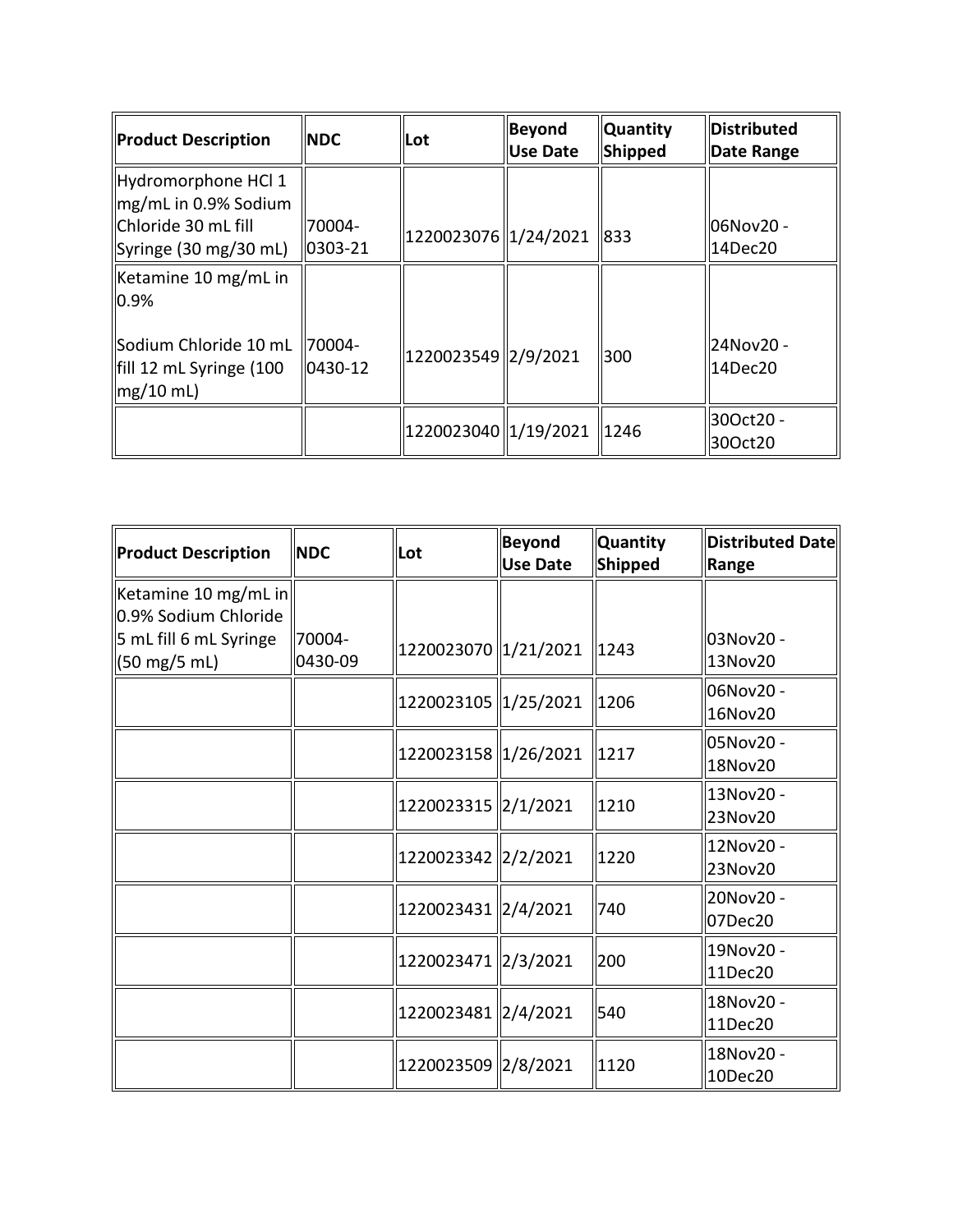| <b>Product Description</b>                               | <b>NDC</b>        | Lot                  | Beyond<br><b>Use Date</b> | Quantity<br>Shipped | <b>Distributed Date</b><br>Range |
|----------------------------------------------------------|-------------------|----------------------|---------------------------|---------------------|----------------------------------|
|                                                          |                   | 1220022969 3/1/2021  |                           | 1327                | 30Oct20 -<br>16Nov20             |
| Labetalol 5 mg/mL 4<br>mL fill Syringe (20<br>$mg/4$ mL) | 70004-<br>0700-28 | 1220023002 3/2/2021  |                           | 1291                | 03Nov20 -<br>23Nov20             |
|                                                          |                   | 1220023045 3/2/2021  |                           | 1033                | 19Nov20 -<br>04Dec20             |
|                                                          |                   | 1220023081 3/2/2021  |                           | 1289                | 02Nov20 -<br>13Nov20             |
|                                                          |                   | 1220023130 3/6/2021  |                           | 1297                | 10Nov20 -<br>20Nov20             |
|                                                          |                   | 1220023229 3/9/2021  |                           | 1194                | 19Nov20 -<br>07Dec20             |
|                                                          |                   | 1220023287 3/12/2021 |                           | 1286                | 17Nov20 -<br>23Nov20             |
|                                                          |                   | 1220023335 3/22/2021 |                           | 340                 | 23Nov20 -<br>08Dec20             |
|                                                          |                   | 1220023097 1/25/2021 |                           | 1017                | 17Nov20 -<br>11Dec20             |
| Lidocaine PF 1% 10 mL 70004-<br>fill 12 mL Syringe       | 0720-12           | 1220023134 1/25/2021 |                           | 400                 | 19Nov20 -<br>11Dec20             |
|                                                          |                   | 1220023326 2/1/2021  |                           | 463                 | 20Nov20 -<br>23Nov20             |
|                                                          |                   | 1220023034 1/19/2021 |                           | 1216                | 29Oct20 -<br>13Nov20             |
| Lidocaine PF 2% 5 mL<br>fill 6 mL Syringe                | 70004-<br>0723-09 | 1220023088 1/24/2021 |                           | 1217                | 06Nov20 -<br>13Nov20             |
|                                                          |                   | 1220023112 1/25/2021 |                           | 1180                | 13Nov20 -<br>19Nov20             |
|                                                          |                   | 1220023288 1/31/2021 |                           | 1114                | 19Nov20 -<br>23Nov20             |
|                                                          |                   | 1220023323 2/2/2021  |                           | 1211                | 19Nov20 -<br>20Nov20             |
|                                                          |                   | 1220023539 2/8/2021  |                           | 1187                | 20Nov20 -<br>23Nov20             |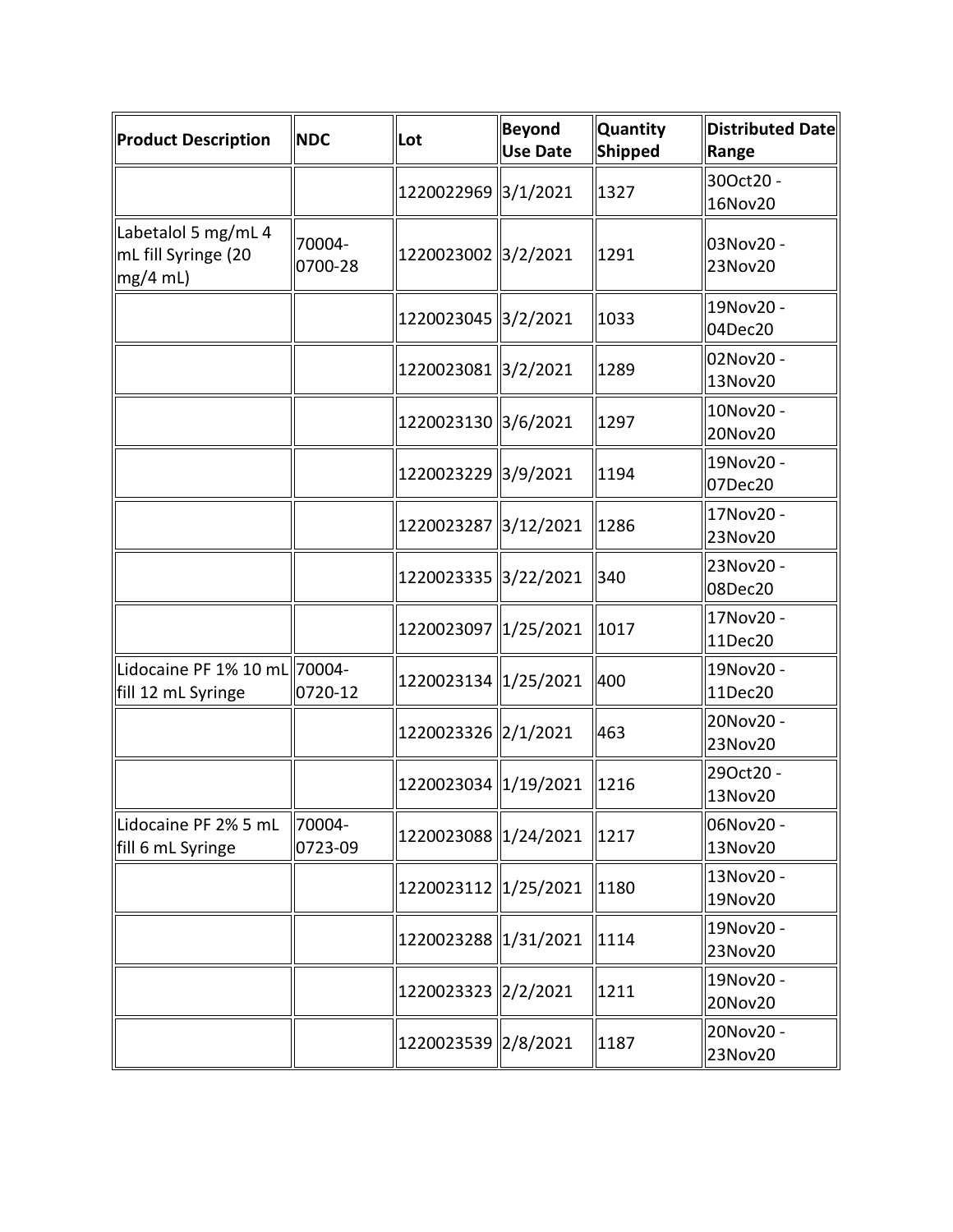| <b>Product Description</b>                                                                             | <b>NDC</b>              | <b>ILot</b>           | Beyond <br>Use Date | <b>Quantity</b><br><b>Shipped</b> | Distributed Date<br>Range |
|--------------------------------------------------------------------------------------------------------|-------------------------|-----------------------|---------------------|-----------------------------------|---------------------------|
|                                                                                                        |                         | 1220023613  2/10/2021 |                     | II <sub>50</sub>                  | 23Nov20 -<br>24Nov20      |
|                                                                                                        |                         | 1220023452  2/7/2021  |                     | 751                               | 19Nov20 -<br>09Dec20      |
| Morphine Sulfate 1<br>$\log/mL$ in 0.9%<br>Sodium Chloride 3 mL<br>fill Syringe (3 mg/3<br>$\vert$ mL) | 70004-<br>$ 0100 - 25 $ | 1220023412  2/2/2021  |                     | 212                               | 12Nov20 -<br>24Nov20      |

| <b>Product Description</b>                                        | <b>NDC</b>        | Lot                    | <b>Beyond</b><br><b>Use Date</b> | <b>Quantity</b><br>Shipped | <b>Distributed</b><br><b>Date Range</b> |
|-------------------------------------------------------------------|-------------------|------------------------|----------------------------------|----------------------------|-----------------------------------------|
| Morphine Sulfate 1<br>mg/mL in 0.9% Sodium<br>Chloride 30 mL fill |                   |                        |                                  |                            |                                         |
| 35 mL Plungerless<br>Syringe (30                                  | 70004-<br>0100-16 | 1220023500 2/3/2021    |                                  | 200                        | 18Nov20 -<br>20Nov20                    |
| $mg/30$ mL)                                                       |                   |                        |                                  |                            |                                         |
|                                                                   |                   | 1220023689 2/11/2021   |                                  | 36                         | 24Nov20 -<br>10Dec20                    |
|                                                                   |                   | 1220023221 1/31/2021   |                                  | 30                         | 23Nov20 -<br>11Dec20                    |
| Morphine Sulfate 5<br>mg/mL in 0.9% Sodium<br>Chloride 30 mL in   |                   |                        |                                  |                            |                                         |
| 35 mL Plungerless<br>Syringe (150                                 | 70004-<br>0103-16 | 1220023584 2/9/2021    |                                  | 20                         | 24Nov20 -<br>24Nov20                    |
| $mg/30$ mL)                                                       |                   |                        |                                  |                            |                                         |
|                                                                   |                   | 1220023044   1/30/2021 |                                  | 390                        | 11Nov20 -<br>10Dec20                    |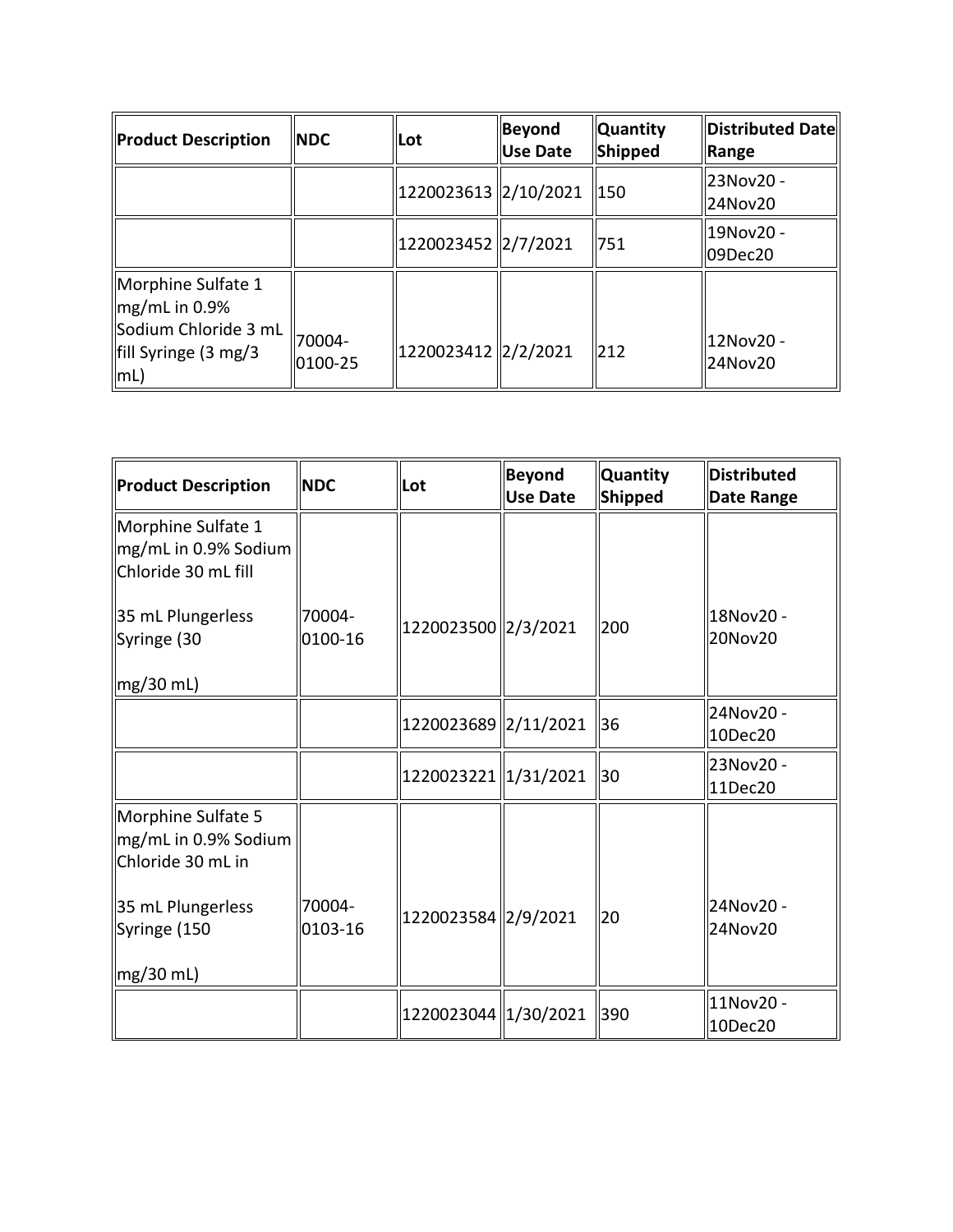| <b>Product Description</b>                                                                                                    | <b>NDC</b>        | Lot                  | <b>Beyond</b><br><b>Use Date</b> | <b>Quantity</b><br><b>Shipped</b> | Distributed<br>Date Range |
|-------------------------------------------------------------------------------------------------------------------------------|-------------------|----------------------|----------------------------------|-----------------------------------|---------------------------|
| Neostigmine<br>Methylsulfate 1<br>mg/mL 5 mL fill 6 mL                                                                        | 70004-            | 1220022957 1/20/2021 |                                  | 1324                              | 30Oct20 -                 |
| Syringe (5 mg/5 mL)                                                                                                           | 0750-09           |                      |                                  |                                   | 13Nov20                   |
| Phenylephrine HCl 100<br>mcg/mL in 0.9%<br>Sodium Chloride 10 mL<br>fill 12 mL Syringe<br>$(1,000 \text{ mcg}/10 \text{ mL})$ | 70004-<br>0810-12 | 1220022993 1/21/2021 |                                  | 1337                              | 06Nov20 -<br>10Nov20      |
|                                                                                                                               |                   | 1220023020 1/14/2021 |                                  | 1340                              | 27Oct20 -<br>28Oct20      |
|                                                                                                                               |                   | 1220023037 1/19/2021 |                                  | 1318                              | 29Oct20 -<br>16Nov20      |
|                                                                                                                               |                   | 1220023038 1/20/2021 |                                  | 1343                              | 30Oct20 -<br>10Nov20      |
|                                                                                                                               |                   | 1220023074 1/24/2021 |                                  | 1322                              | 06Nov20 -<br>13Nov20      |
|                                                                                                                               |                   | 1220023103 1/24/2021 |                                  | 1280                              | 04Nov20 -<br>23Nov20      |
|                                                                                                                               |                   | 1220023160 1/26/2021 |                                  | 1339                              | 10Nov20 -<br>16Nov20      |
|                                                                                                                               |                   | 1220023180 1/27/2021 |                                  | 1324                              | 13Nov20 -<br>20Nov20      |
|                                                                                                                               |                   | 1220023183 1/27/2021 |                                  | 1352                              | 13Nov20 -<br>17Nov20      |
|                                                                                                                               |                   | 1220023216 1/28/2021 |                                  | 697                               | 17Nov20 -<br>09Dec20      |
|                                                                                                                               |                   | 1220023267 2/1/2021  |                                  | 1310                              | 12Nov20 -<br>20Nov20      |
|                                                                                                                               |                   | 1220023272 1/31/2021 |                                  | 1265                              | 13Nov20 -<br>11Dec20      |
|                                                                                                                               |                   | 1220023344 2/10/2021 |                                  | 1200                              | 23Nov20 -<br>04Dec20      |
|                                                                                                                               |                   | 1220023387 2/9/2021  |                                  | 350                               | 23Nov20 -<br>07Dec20      |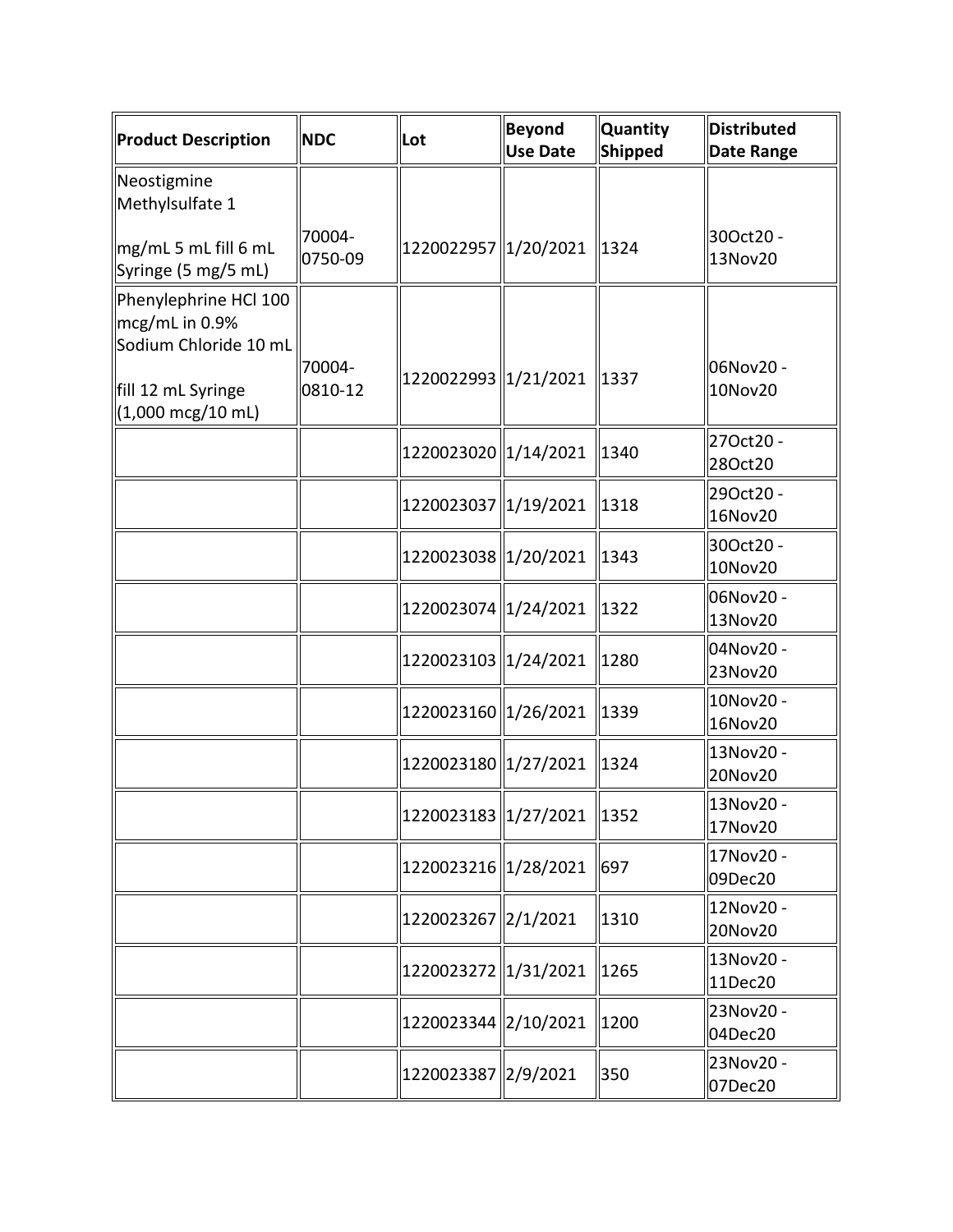| <b>Product Description</b> | <b>INDC</b> | Lot                  | <b>Beyond</b><br><b>Use Date</b> | <b>Quantity</b><br><b>Shipped</b> | <b>Distributed</b><br>Date Range |
|----------------------------|-------------|----------------------|----------------------------------|-----------------------------------|----------------------------------|
|                            |             | 1220023475 2/4/2021  |                                  | 1335                              | 17Nov20 -<br>20Nov20             |
|                            |             | 1220023479 2/4/2021  |                                  | 1344                              | 18Nov20 -<br>20Nov20             |
|                            |             | 1220023564 2/9/2021  |                                  | 1319                              | 20Nov20 -<br>23Nov20             |
|                            |             | 1220023565 2/9/2021  |                                  | 790                               | 24Nov20 -<br>08Dec20             |
|                            |             | 1220023587 2/10/2021 |                                  | 120                               | 24Nov20 -<br>14Dec20             |
|                            |             | 1220023624 2/11/2021 |                                  | 20                                | 24Nov20 -<br>14Dec20             |
|                            |             | 1220022958 1/20/2021 |                                  | 1345                              | 02Nov20 -<br>13Nov20             |

| Product Description                                                         | <b>NDC</b>        | Lot                  | <b>Beyond Use Quantity</b><br><b>Date</b> | Shipped | <b>Distributed</b><br>Date Range |
|-----------------------------------------------------------------------------|-------------------|----------------------|-------------------------------------------|---------|----------------------------------|
| Phenylephrine HCl 100<br>$\parallel$ mcg/mL in 0.9%<br>Sodium Chloride 5 mL |                   |                      |                                           |         |                                  |
| fill 12 mL Syringe (500<br>$\parallel$ mcg/5<br>$\vert \vert m \vert$       | 70004-<br>0810-11 | 1220023013 1/18/2021 |                                           | 1350    | 17Nov20 -<br>23Nov20             |
|                                                                             |                   | 1220023035 1/19/2021 |                                           | 1330    | 03Nov20 -<br>06Nov20             |
|                                                                             |                   | 1220023036 1/21/2021 |                                           | 1324    | 02Nov20 -<br>10Nov20             |
|                                                                             |                   | 1220023059 1/21/2021 |                                           | 1337    | 02Nov20 -<br>16Nov20             |
|                                                                             |                   | 1220023094 1/25/2021 |                                           | 1326    | 04Nov20 -<br>23Nov20             |
|                                                                             |                   | 1220023167 1/26/2021 |                                           | 1335    | 13Nov20 -<br>16Nov20             |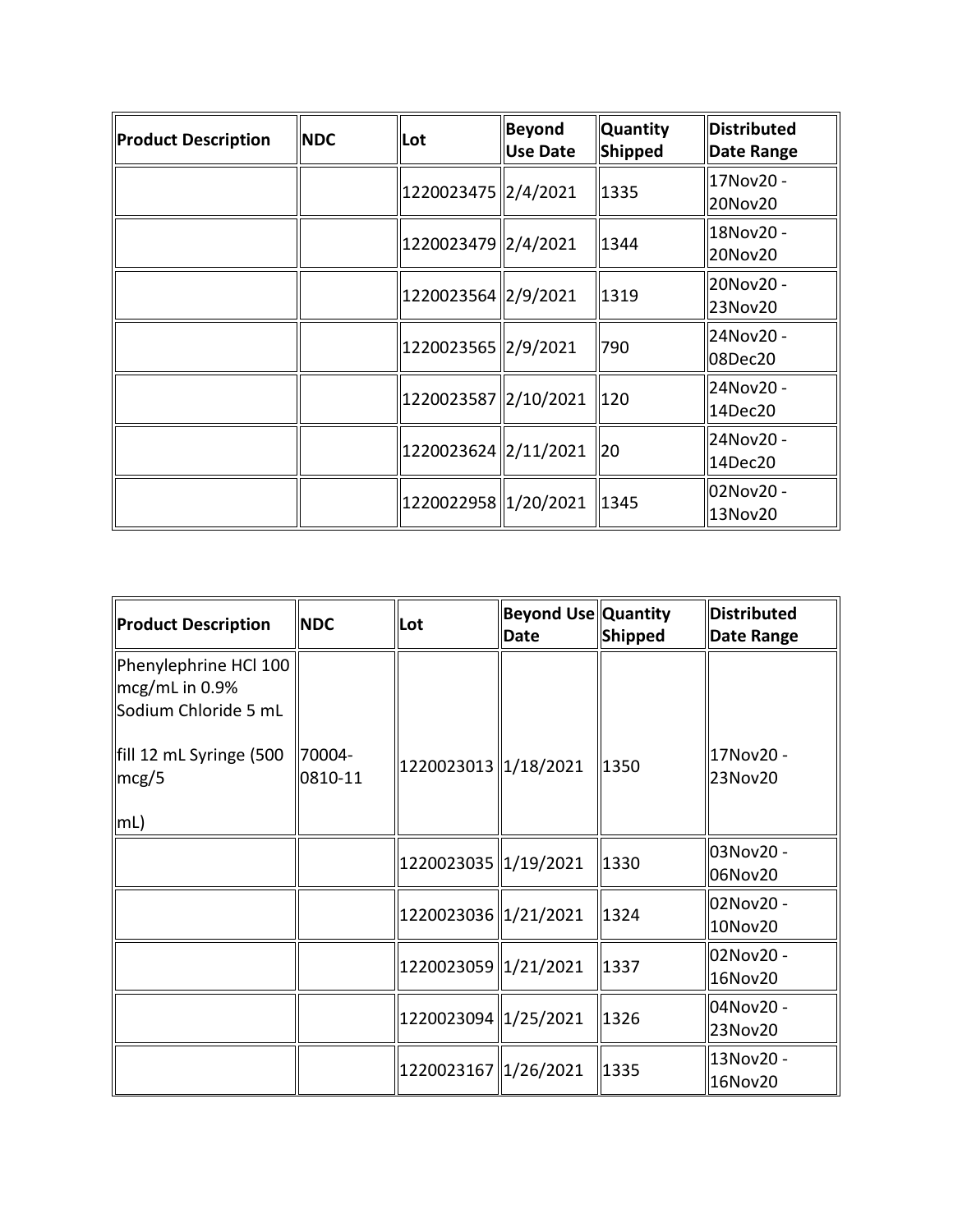| Product Description                                                                     | <b>NDC</b> | Lot                         | Beyond Use Quantity<br><b>Date</b> | Shipped | <b>Distributed</b><br>Date Range |
|-----------------------------------------------------------------------------------------|------------|-----------------------------|------------------------------------|---------|----------------------------------|
|                                                                                         |            | 1220023208 1/27/2021        |                                    | 1314    | 19Nov20 -<br>23Nov20             |
|                                                                                         |            | 1220023291 1/31/2021        |                                    | 1313    | 13Nov20 -<br>23Nov20             |
|                                                                                         |            | 1220023359 2/2/2021         |                                    | 956     | 23Nov20 -<br>14Dec20             |
|                                                                                         |            | 1220023401 2/2/2021         |                                    | 1140    | 23Nov20 -<br>08Dec20             |
|                                                                                         |            | 1220023473 2/4/2021         |                                    | 510     | 20Nov20 -<br>09Dec20             |
|                                                                                         |            | 1220023057 12/25/2020 263   |                                    |         | 06Nov20 -<br>11Nov20             |
| Phenylephrine HCl 100<br>mcg/mL in 0.9%<br>Sodium Chloride 50 mL 70004-<br>fill Syringe | 0810-22    | 1220023104 12/25/2020 278   |                                    |         | 20Nov20 -<br>20Nov20             |
|                                                                                         |            | 1220023144 2/27/2020 268    |                                    |         | 11Nov20 -<br>11Nov20             |
|                                                                                         |            | 1220023168 12/27/2020 271   |                                    |         | 11Nov20 -<br>11Nov20             |
|                                                                                         |            | 1220023222  12/29/2020  271 |                                    |         | 17Nov20 -<br>17Nov20             |
|                                                                                         |            | 1220023240 12/28/2020 273   |                                    |         | 11Nov20 -<br>16Nov20             |
|                                                                                         |            | 1220023284 1/1/2021         |                                    | 271     | 16Nov20 -<br>23Nov20             |
|                                                                                         |            | 1220023456 1/8/2021         |                                    | 281     | 20Nov20 -<br>20Nov20             |
|                                                                                         |            | 1220023474   1/4/2021       |                                    | 277     | 17Nov20 -<br>20Nov20             |
|                                                                                         |            | 1220023530 1/8/2021         |                                    | 280     | 20Nov20 -<br>20Nov20             |
|                                                                                         |            | 1220023542 1/9/2021         |                                    | 143     | 20Nov20 -<br>11Dec20             |
|                                                                                         |            | 1220023039 1/21/2021        |                                    | 1333    | 02Nov20 -<br>09Nov20             |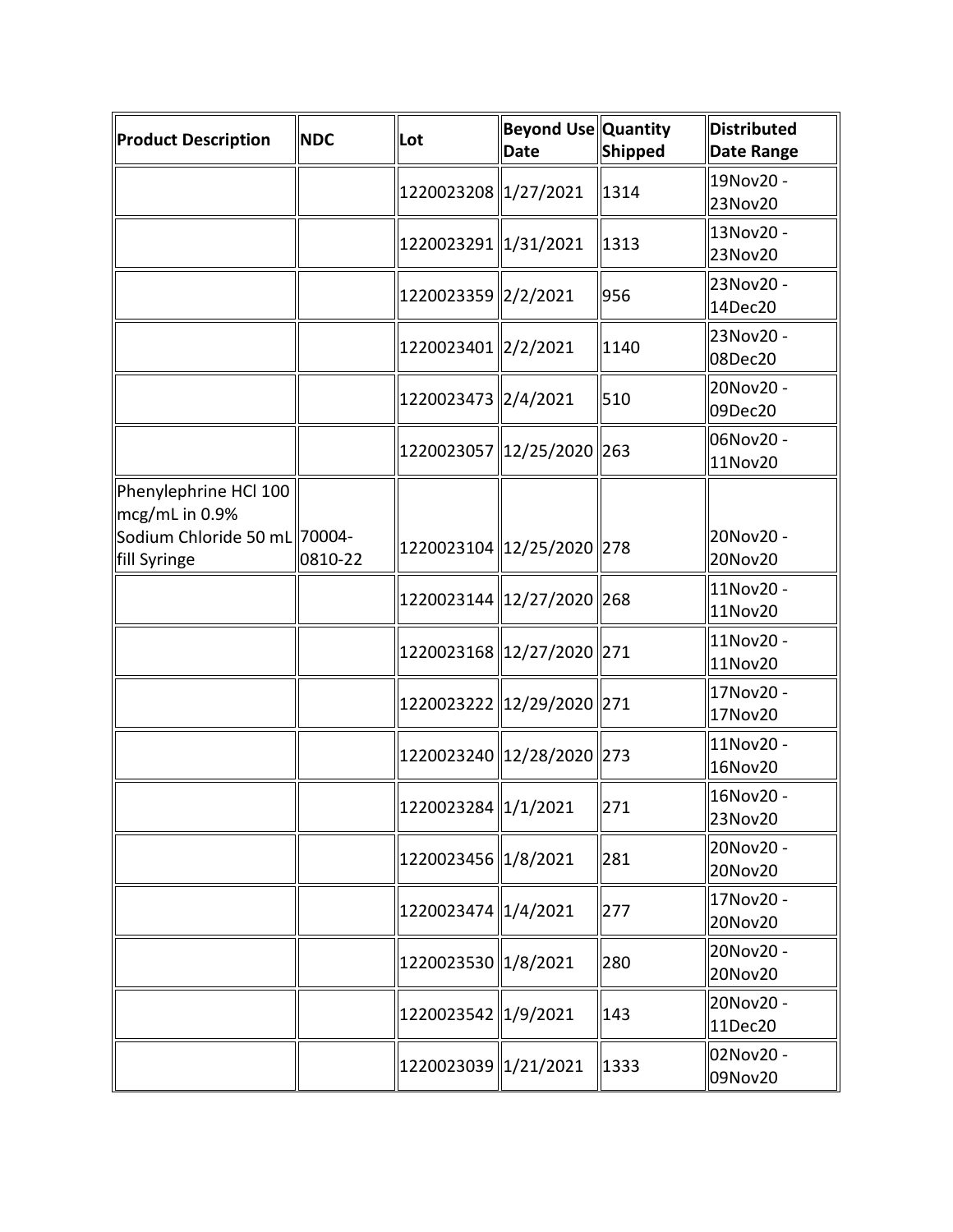| <b>Product Description</b>                                      | <b>NDC</b>        | Lot                  | <b>Beyond Use Quantity</b><br>Date | Shipped | Distributed<br>Date Range |
|-----------------------------------------------------------------|-------------------|----------------------|------------------------------------|---------|---------------------------|
|                                                                 |                   | 1220023080 1/24/2021 |                                    | 1307    | 05Nov20 -<br>16Nov20      |
| Phenylephrine HCl 80<br>mcg/mL in 0.9%<br>Sodium Chloride 10 mL |                   |                      |                                    |         |                           |
| fill 12 mL Syringe (800<br>mcg/10                               | 70004-<br>0816-12 | 1220023374 2/3/2021  |                                    | 1327    | 17Nov20 -<br>20Nov20      |
| mL)                                                             |                   |                      |                                    |         |                           |
|                                                                 |                   | 1220023375 2/2/2021  |                                    | 1310    | 13Nov20 -<br>16Nov20      |
|                                                                 |                   | 1220023490 2/7/2021  |                                    | 930     | 20Nov20 -<br>20Nov20      |
|                                                                 |                   | 1220023554 2/8/2021  |                                    | 1283    | 19Nov20 -<br>30Nov20      |
|                                                                 |                   | 1220023837 2/14/2021 |                                    | 400     | 24Nov20 -<br>07Dec20      |
|                                                                 |                   | 1220022998 1/21/2021 |                                    | 940     | 02Nov20 -<br>05Nov20      |

| <b>Product Description</b>                                           | <b>NDC</b>        | Lot                  | <b>Beyond</b><br><b>Use Date</b> | <b>Quantity</b><br><b>Shipped</b> | Distributed<br>Date Range |
|----------------------------------------------------------------------|-------------------|----------------------|----------------------------------|-----------------------------------|---------------------------|
|                                                                      |                   | 1220023115 1/25/2021 |                                  | 920                               | 05Nov20 -<br>10Nov20      |
| Rocuronium Bromide<br>$\parallel$ 10 mg/mL 10 mL fill 12 $\parallel$ |                   |                      |                                  |                                   |                           |
| mL Syringe (100<br>$mg/10$ mL)                                       | 70004-<br>0850-12 | 1220023163 1/26/2021 |                                  | 945                               | 09Nov20 -<br>10Nov20      |
|                                                                      |                   | 1220023186 1/27/2021 |                                  | 931                               | 13Nov20 -<br>19Nov20      |
|                                                                      |                   | 1220023234 1/31/2021 |                                  | 938                               | 12Nov20 -<br>19Nov20      |
|                                                                      |                   | 1220023393 2/3/2021  |                                  | 930                               | 16Nov20 -<br>24Nov20      |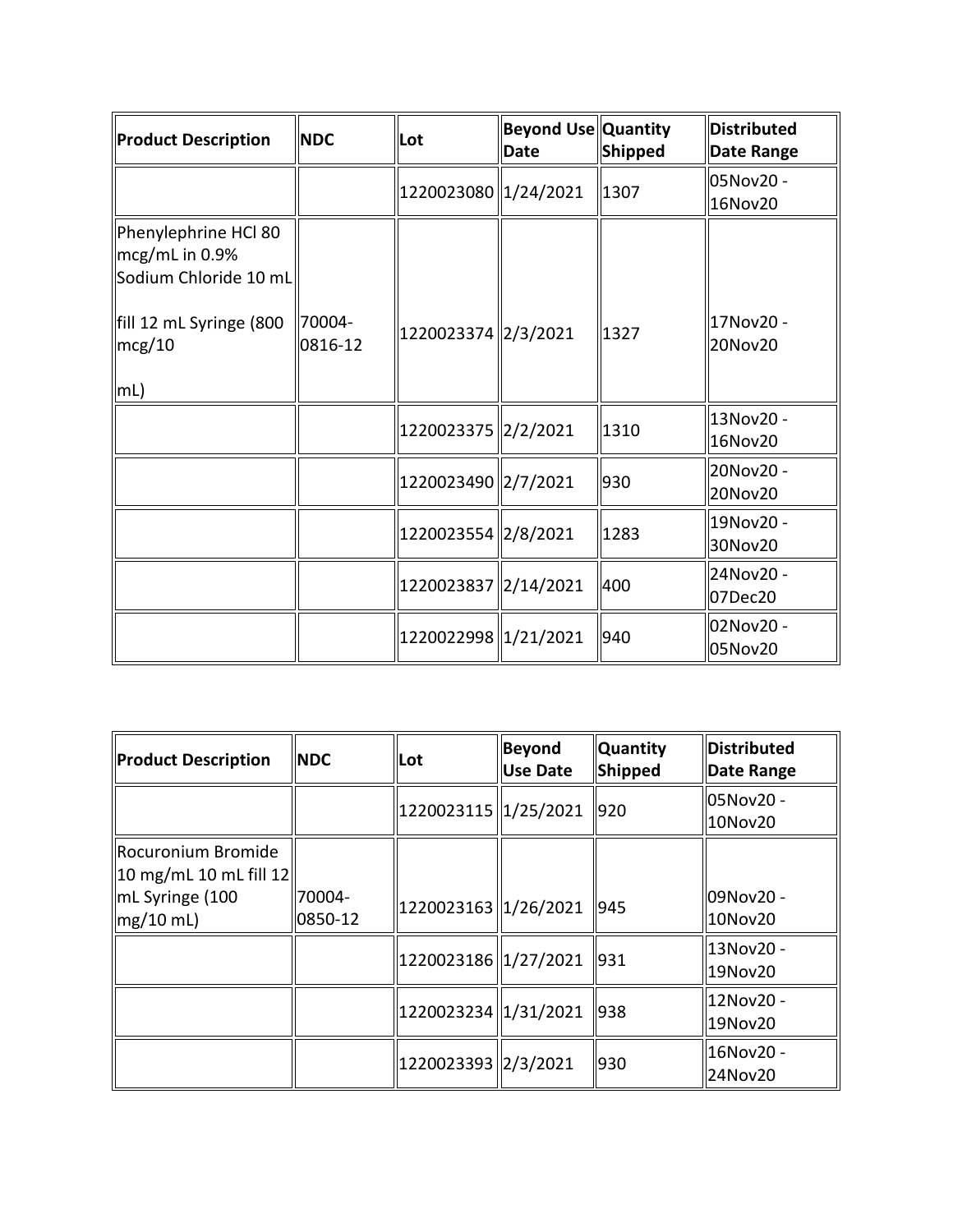| Product Description                                                         | <b>NDC</b>       | Lot                  | Beyond<br><b>Use Date</b> | <b>Quantity</b><br>Shipped | <b>Distributed</b><br><b>Date Range</b> |
|-----------------------------------------------------------------------------|------------------|----------------------|---------------------------|----------------------------|-----------------------------------------|
|                                                                             |                  | 1220023477 2/4/2021  |                           | 813                        | 19Nov20 -<br>07Dec20                    |
|                                                                             |                  | 1220023568 2/9/2021  |                           | 923                        | 24Nov20 -<br>07Dec20                    |
|                                                                             |                  | 1220023625 2/11/2021 |                           | 600                        | 24Nov20 -<br>07Dec20                    |
|                                                                             |                  | 1220023011 1/12/2021 |                           | 470                        | 18Nov20 -<br>20Nov20                    |
|                                                                             |                  | 1220023027 1/19/2021 |                           | 1352                       | 29Oct20 -<br>16Nov20                    |
| Rocuronium Bromide<br>$10$ mg/mL 5 mL fill 6<br>mL Syringe (50 mg/5<br> mL) | 70004-850-<br>09 | 1220023151 1/26/2021 |                           | 1350                       | 09Nov20 -<br>16Nov20                    |
|                                                                             |                  | 1220023152 1/26/2021 |                           | 1347                       | 06Nov20 -<br>16Nov20                    |
|                                                                             |                  | 1220023194 1/26/2021 |                           | 657                        | 16Nov20 -<br>23Nov20                    |
|                                                                             |                  | 1220023228 1/28/2021 |                           | 1350                       | 13Nov20 -<br>23Nov20                    |
|                                                                             |                  | 1220023358 2/3/2021  |                           | 1354                       | 16Nov20 -<br>23Nov20                    |
|                                                                             |                  | 1220023396 2/3/2021  |                           | 1339                       | 16Nov20 -<br>23Nov20                    |
|                                                                             |                  | 1220023398 2/10/2021 |                           | 830                        | 20Nov20 -<br>11Dec20                    |
|                                                                             |                  | 1220023569 2/9/2021  |                           | 550                        | 24Nov20 -<br>14Dec20                    |
|                                                                             |                  | 1220023633 2/11/2021 |                           | 50                         | 24Nov20 -<br>11Dec20                    |
|                                                                             |                  | 1220023031 1/19/2021 |                           | 1356                       | 09Nov20 -<br>04Dec20                    |
|                                                                             |                  | 1220023032 1/24/2021 |                           | 853                        | 19Nov20 -<br>23Nov20                    |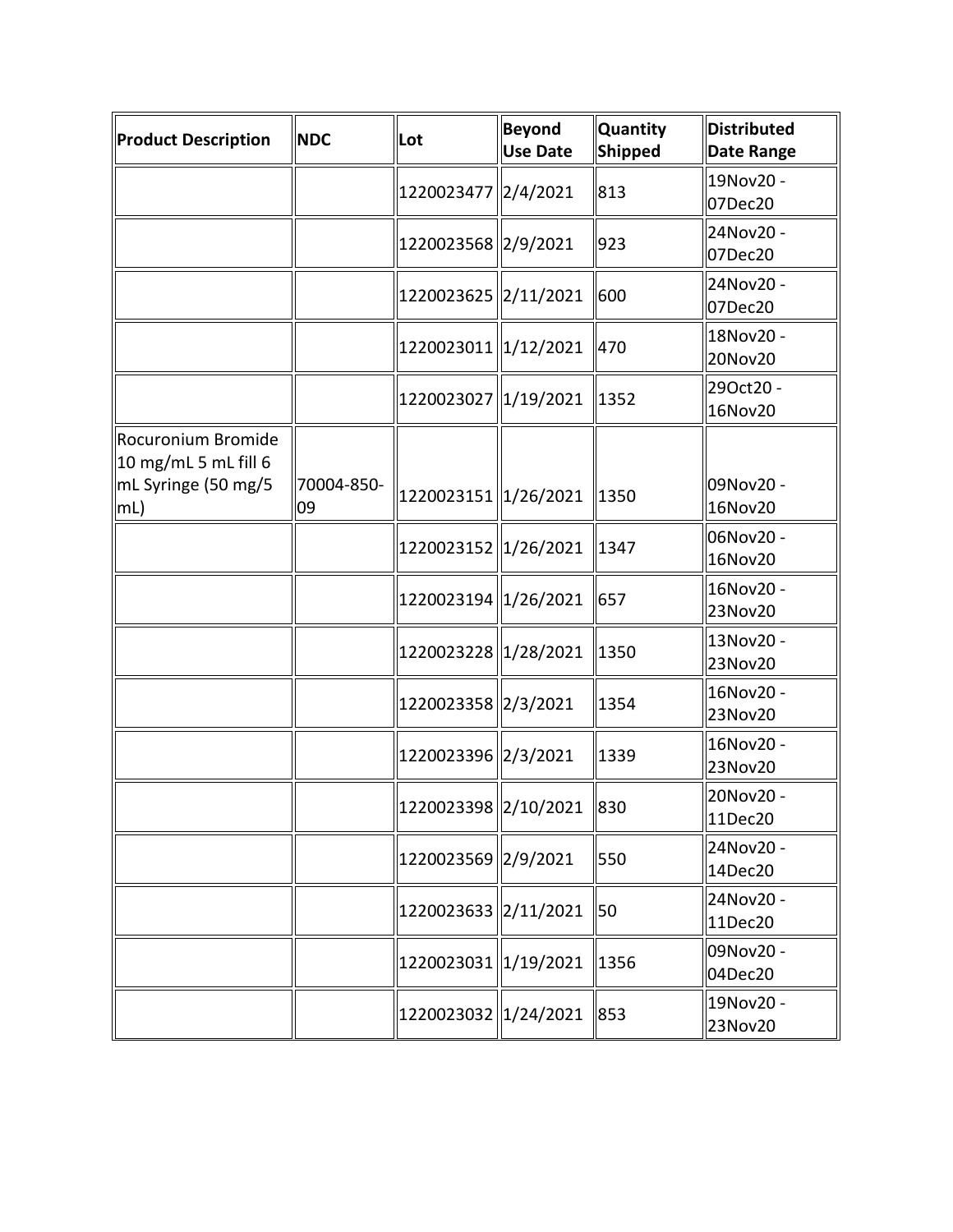| Product Description                          | <b>NDC</b>        | Lot                  | <b>Beyond</b><br><b>Use Date</b> | <b>Quantity</b><br>Shipped | <b>Distributed</b><br><b>Date Range</b> |
|----------------------------------------------|-------------------|----------------------|----------------------------------|----------------------------|-----------------------------------------|
| Rocuronium Bromide<br>$10$ mg/mL 5 mL fill 6 |                   |                      |                                  |                            |                                         |
| mL Syringe (50 mg/5<br>mL) White Label       | 70004-<br>0850-28 | 1220023161 1/26/2021 |                                  | $\vert$ 138                | 19Nov20 -<br>08Dec20                    |
|                                              |                   | 1220023224 1/28/2021 |                                  | 100                        | 23Nov20 -<br>11Dec20                    |
|                                              |                   | 1220022961 1/20/2021 |                                  | 1240                       | 30Oct20 -<br>13Nov20                    |
|                                              |                   | 1220023121 1/25/2021 |                                  | $\ 1236$                   | 09Nov20 -<br>19Nov20                    |
| Sodium Citrate 4% 3<br>mL fill<br>Syringe    | 70004-<br>0900-25 | 1220023207 2/12/2021 |                                  | $\ 1236$                   | 16Nov20 -<br>20Nov20                    |
|                                              |                   | 1220023363 2/17/2021 |                                  | 1241                       | 17Nov20 -<br>23Nov20                    |
|                                              |                   | 1220023526 2/23/2021 |                                  | 1037                       | 19Nov20 -<br>03Dec20                    |
|                                              |                   | 1220023028 1/19/2021 |                                  | 935                        | 29Oct20 -<br>05Nov20                    |
|                                              |                   | 1220023124 1/25/2021 |                                  | $ 940\rangle$              | 06Nov20 -<br>23Nov20                    |

| <b>Product Description</b>                                | <b>NDC</b>        | Lot                  | Beyond<br>Use Date | <b>Quantity</b><br>Shipped | <b>Distributed</b><br>∥Date Range |
|-----------------------------------------------------------|-------------------|----------------------|--------------------|----------------------------|-----------------------------------|
| Succinylcholine<br>Chloride 20 mg/mL 10                   |                   |                      |                    |                            |                                   |
| mL fill 12 mL Syringe<br>$(200 \text{ mg}/10 \text{ mL})$ | 70004-<br>0908-12 | 1220023162 1/26/2021 |                    | 940                        | ll10Nov20 -<br>20Nov20            |
|                                                           |                   | 1220023210 1/28/2021 |                    | 424                        | ll20Nov20 -<br>  11Dec20          |
|                                                           |                   | 1220023019 1/17/2021 |                    | $\parallel$ 1317           | ll28Oct20 -<br>07Dec20            |
|                                                           |                   | 1220023025 1/18/2021 |                    | 11126                      | 19Nov20 -<br>04Dec20              |